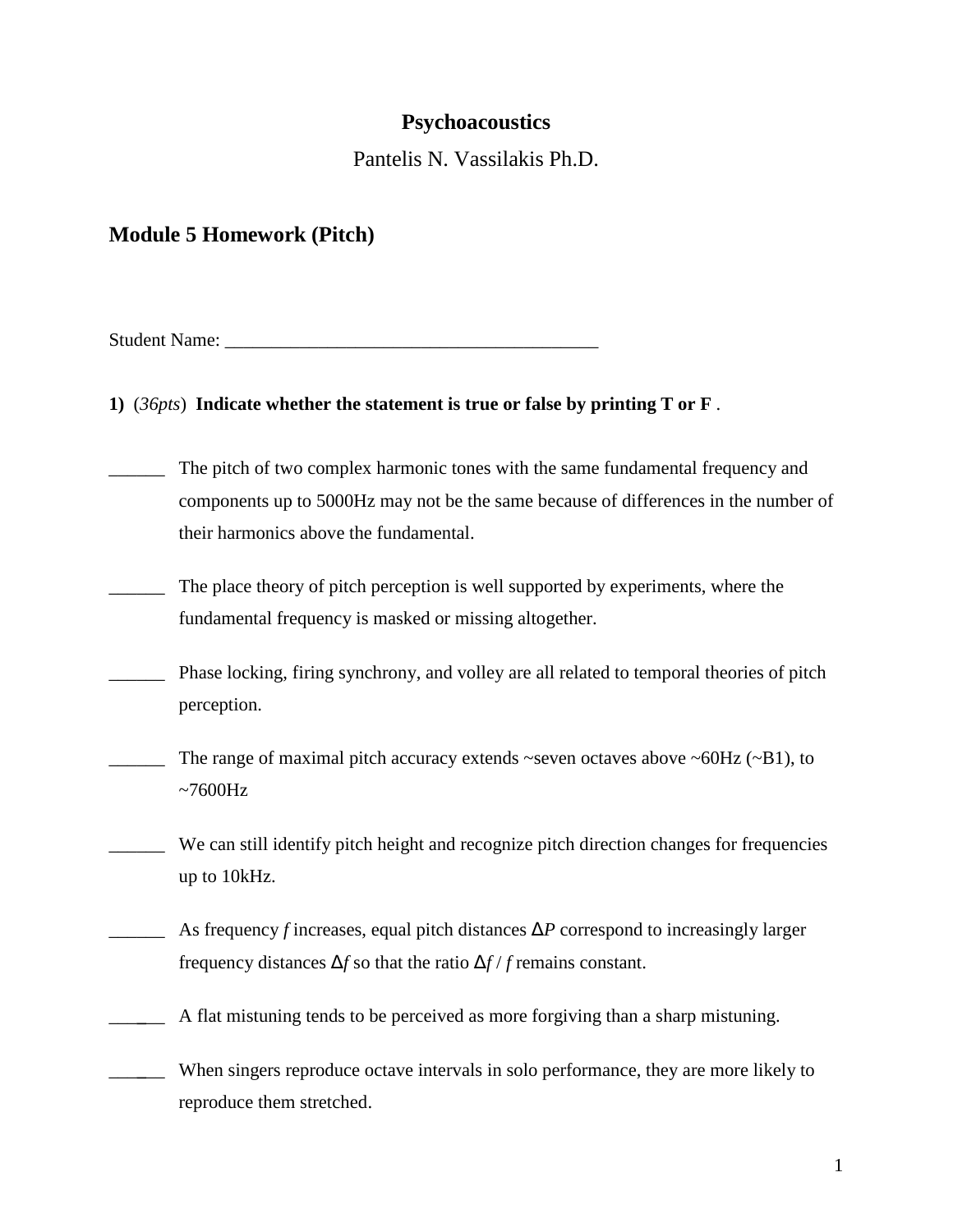- For  $\Delta P$  = one octave,  $\Delta f / f = 3$ .
- \_\_\_\_\_\_ Introducing a loud low note in the cellos while a flute is performing a quiet high note will probably shift the perceived pitch of the flute note downwards.
- \_\_\_\_\_\_ Increasing the intensity of a 250Hz pure tone will probably shift its pitch downwards.
- \_\_\_\_\_\_ A sinusoidal signal must last for at least 100ms before a clear sense of pitch is portrayed.

#### **2)** (*4pts*) **Pitch discrimination in humans occurs in the order of**

- a) 1/10th of a critical band.
- b) 5:4 of a semitone.
- c)  $\sim$  a 3rd-octave band.
- d)  $1/12$ th of a semitone.

#### **3)** (*5pts*) **The two main competing theories of pitch perception are**

- a) tonotopic theories and periodicity theories.
- b) temporal theories and masking theories.
- c) mel theories and loudness theories.
- d) timbral theories and displacement theories.

## **4)** (*4pts*) **A unit for pitch is**

- a) seconds.
- b) Hz.
- c) mels.
- d) meters per second.

#### **5)** (*4pts*) **For fundamental frequencies up to ~2-3kHz, our auditory system is able to resolve**

- a) all odd harmonics.
- b) all even harmonics.
- c) the first 7 to 10 harmonics.
- d) the last 5 harmonics.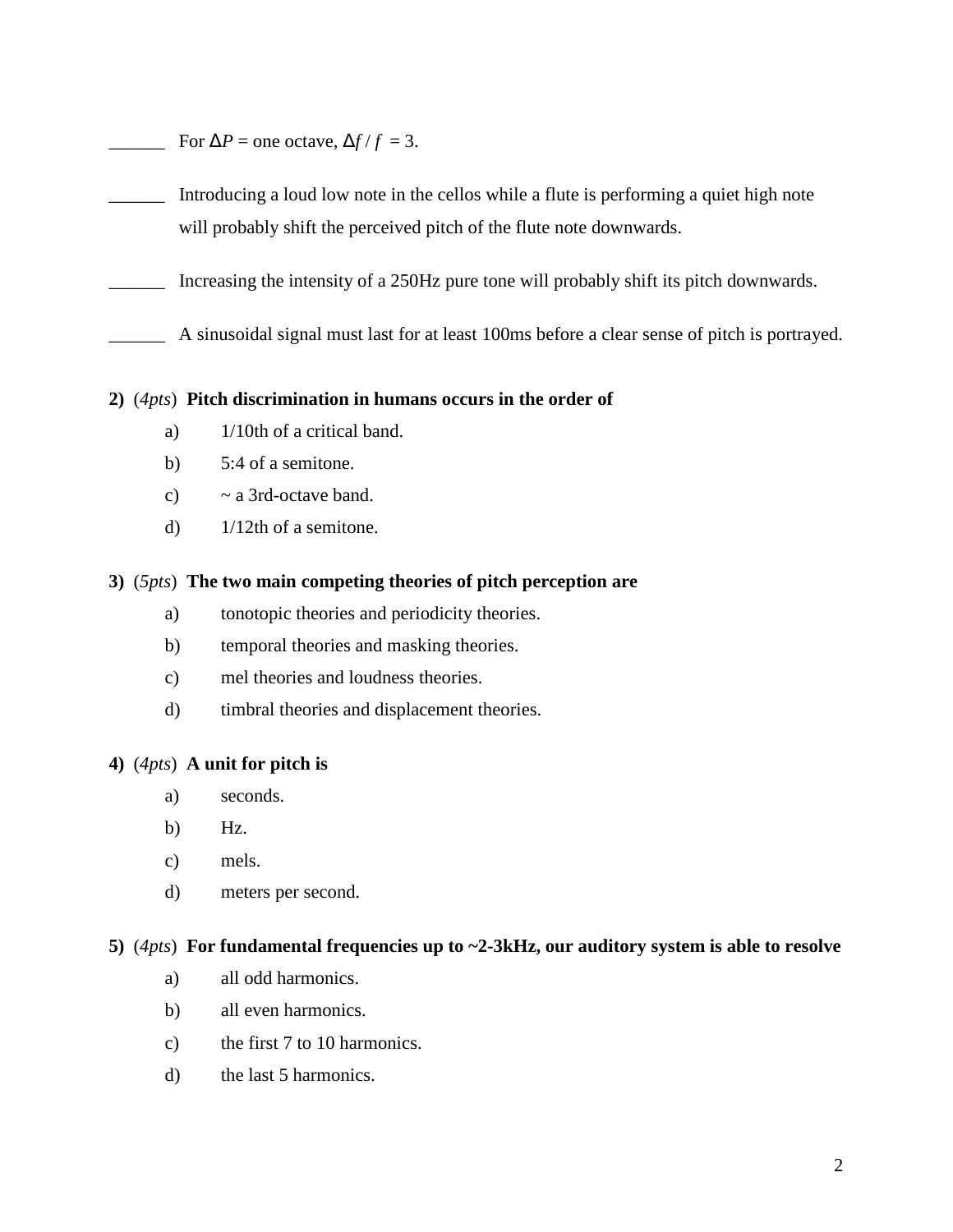## **6)** (*4pts*) "**Interference" from a low frequency signal will induce to a high frequency signal**

- a) a downward shift in pitch.
- b) an upward shift in pitch.
- c) no shift at all.
- d) first an upward, then a downward shift in pitch.

## **7)** (*5pts*) **At least two of the dimensions of pitch are**

- a) height and loudness.
- b) frequency and duration.
- c) time and height.
- d) height and chroma.

## **8)** (*4pts*) **An increase in intensity**

- a) always results in a decrease in pitch.
- b) doesn't affect pitch at all.
- c) always results in an increase in pitch.
- d) can affect pitch either by increasing or decreasing it depending on frequency.

## **9)** (*4pts*) **For harmonic complex tones, their spectral frequency region responsible for the**

## **resulting pitch is**

a) the region where the fundamental frequency (present or missing) lays.

b) the region above the  $10<sup>th</sup>$  component, where the individual components are not resolvable by the basilar membrane.

c) the region between 400-1500Hz, for low-to-mid fundamental frequencies.

d) all of the above, depending on the fundamental frequency and spectral distribution of the complex tone in question.

## **10) (***5pts***) Analytic listening is a term describing**:

- a) a type of listening based on systematic and controlled analysis of the context accompanying a sonic stimulus, following explicit rules.
- b) a type of listening that interprets a stimulus by focusing on an analysis of all its components, following explicit rules.
- c) a type of listening that uses appropriate electronic instruments to perform a Fourier analysis on the stimulus listened to, following explicit rules.
- d) a type of listening based on music theory analysis of the stimulus listened to, following explicit rules.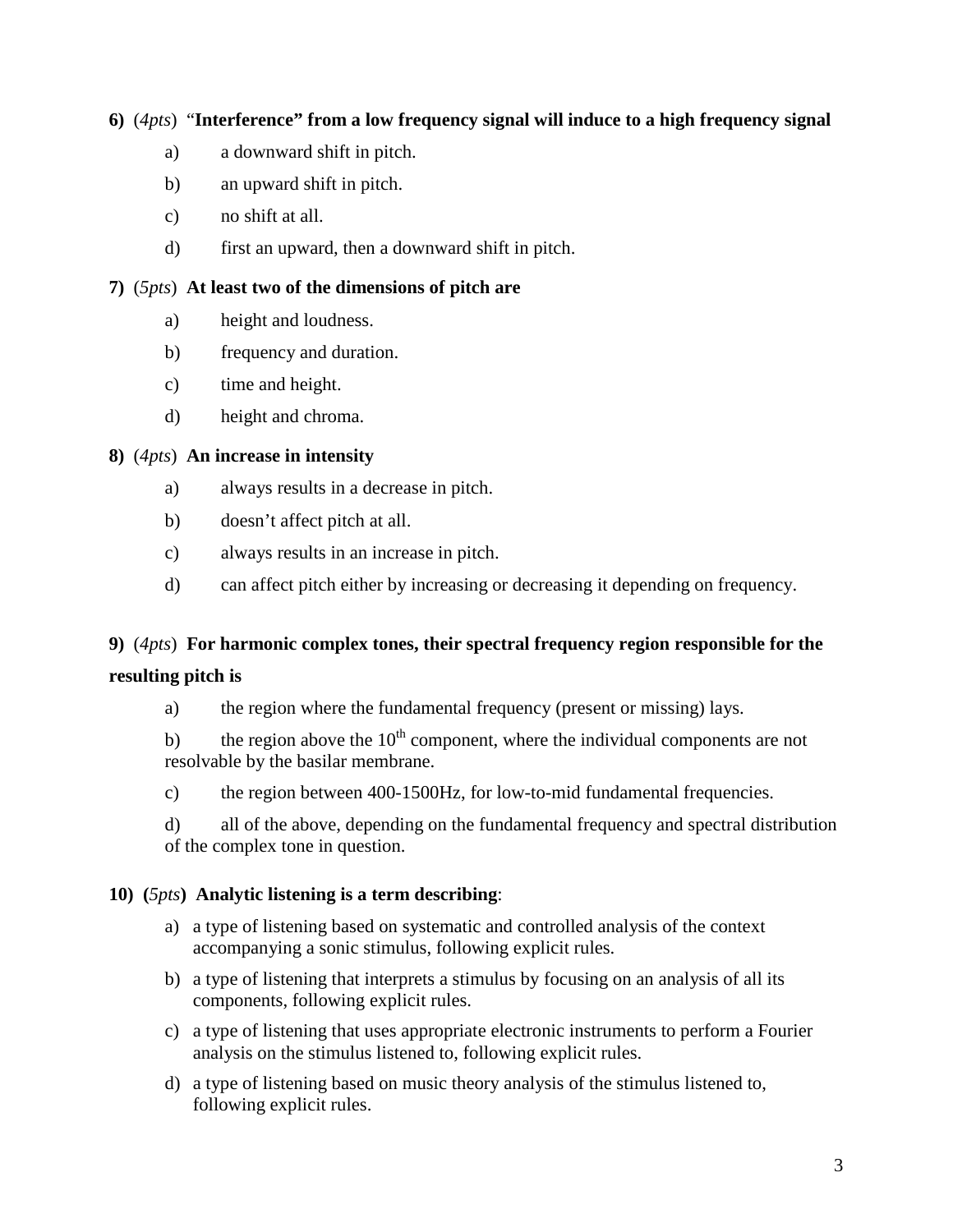#### **11)** (*5pts*) **Synthetic listening is a term describing**:

- a) a type of listening based on systematic and controlled synthesis of the context accompanying a sonic stimulus, following implicit rules.
- b) a type of listening that interprets a stimulus by focusing on it as a whole and comparing it to previous experience, following implicit rules.
- c) a type of listening that uses appropriate electronic instruments to perform a Fourier synthesis of a stimulus similar to the one listened to, following explicit rules.
- d) a type of listening based on music theory understanding of the stimulus listened to, following implicit rules.

#### **12)** (*10pts*) **Fill in the blanks:**

The place theory of pitch, confirmed by \_\_\_\_\_\_\_\_\_\_\_\_\_\_\_ in the 1960s, relates the pitch of a sine tone to the \_\_\_\_\_\_\_\_\_\_\_\_\_\_\_\_\_\_\_\_\_\_\_\_\_\_ on the \_\_\_\_\_\_\_\_\_\_\_\_\_\_\_\_\_\_\_\_\_\_\_ in the inner ear, and the pitch of a harmonic complex tone to the frequency of the \_\_\_\_\_\_\_\_\_\_\_\_\_ spectral component. To explain cases where pitch corresponds to a \_\_\_\_\_\_\_\_\_\_\_\_ on the \_\_\_\_\_\_\_\_\_\_\_\_\_\_\_\_\_\_\_\_\_\_\_\_\_\_\_ not stimulated by any of a complex tone's components, this theory relies on the introduction of \_\_\_\_\_\_\_\_\_\_\_\_\_\_\_\_\_\_ distortion products and specifically the introduction of the \_\_\_\_\_\_\_\_\_\_\_\_\_\_\_\_\_\_ frequency. This explanation is challenged by experiments where stimulation at the pitch-matching place on the basilar membrane is inhibited through \_\_\_\_\_\_\_\_\_\_\_\_\_\_\_\_\_\_\_ or \_\_\_\_\_\_\_\_\_\_\_\_\_\_\_\_\_\_\_. It is also challenged by experiments where, shifting the frequency of the spectral components up/down without changing their frequency spacing shifts the pitch even though the \_\_\_\_\_\_\_\_\_\_\_\_\_\_\_\_ frequency among successive components remains the same. This phenomenon is called the \_\_\_\_\_\_\_\_\_\_\_\_\_\_\_\_\_\_\_\_\_\_\_\_\_\_\_\_\_\_ effect.